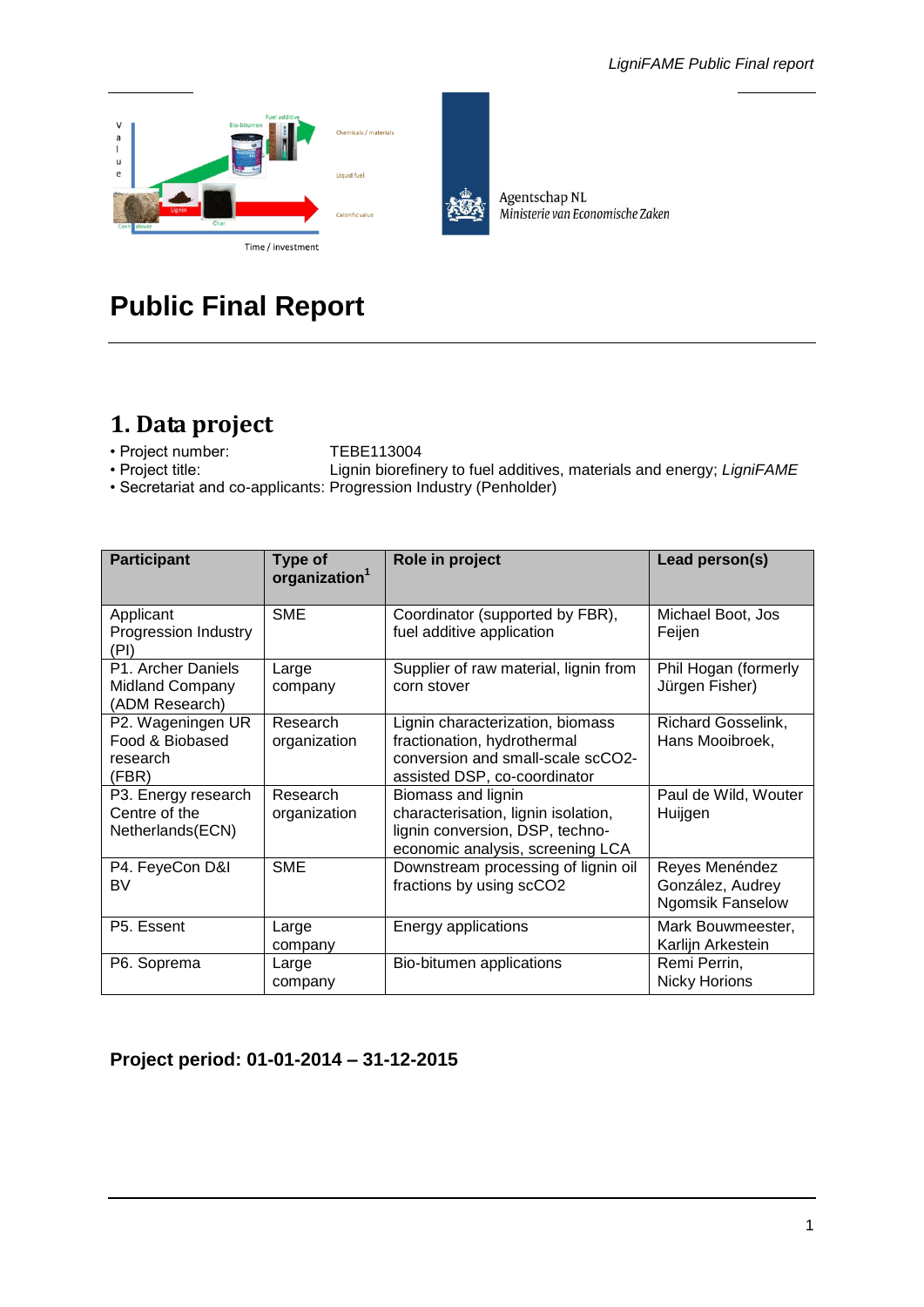# <span id="page-1-0"></span>2. Contents of public final report

# **Contents**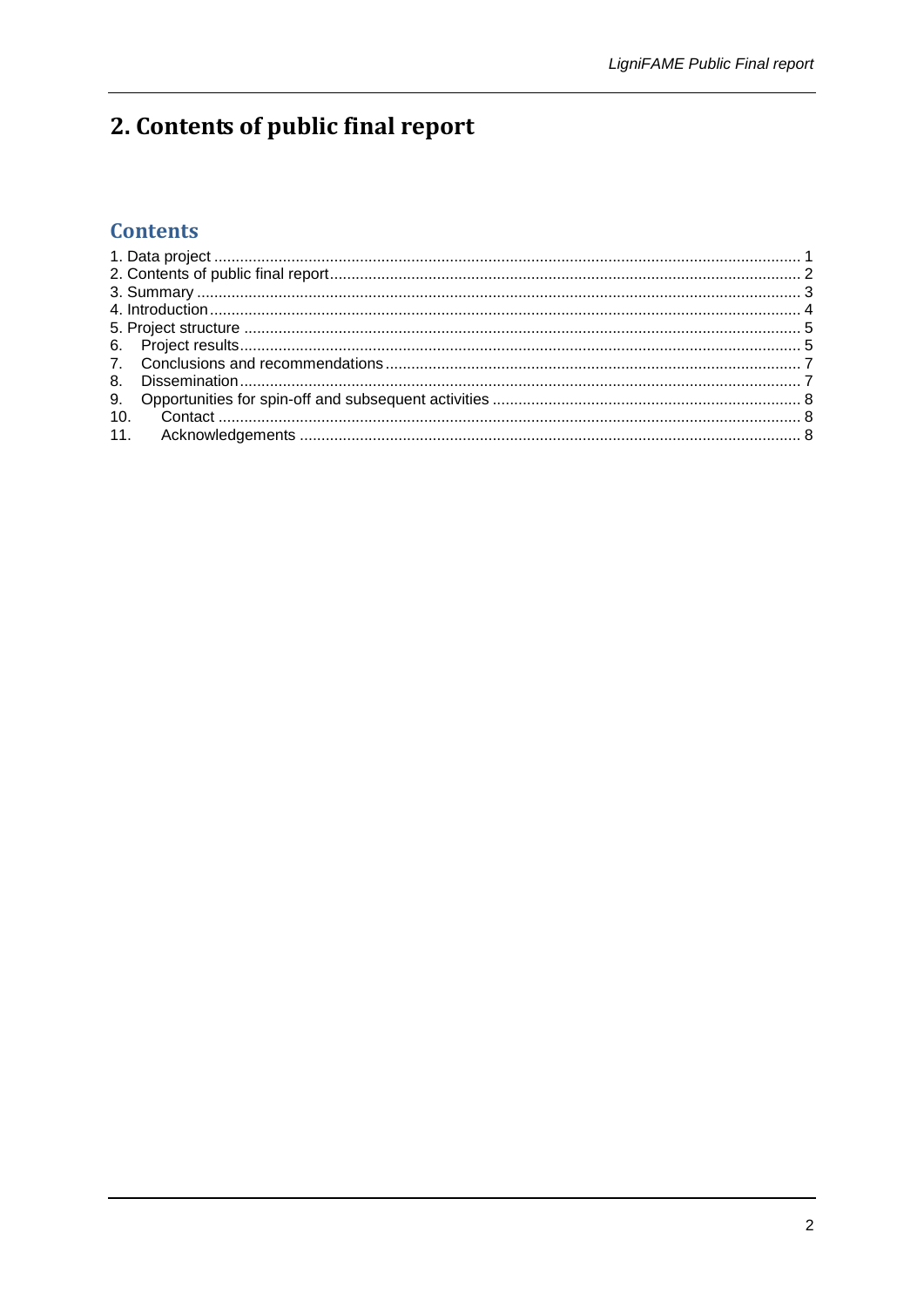### <span id="page-2-0"></span>**3. Summary**

To secure the future sustainable supply of energy resources, food and materials, full development and implementation of a more biobased economy is urgently needed.

In The Netherlands, besides food and feed applications, energy (electricity, heat and gas) is the largest market for the use of biomass. This is a (partly) policy driven market in which bioenergy has to provide a significant contribution to the overall Dutch sustainable Renewable Energy Policy goal of 16 % in 2020. In The Netherlands, co-firing of wood pellets in large power plants is one of the major technologies employed to reach this goal. In 2010 approximately 1.500 kiloton of wood pellets was being used for co-firing. As such, The Netherlands ranks third in Europe with regard to cofiring of biomass in power plants. In addition to the overall Dutch sustainable Renewable Energy Policy goal of 16 % in 2020, the Dutch Ministry of Economic affairs considers only options able to generate renewable energy at a base equivalent of 15 cent per kWh (or 103.53 cents / Nm<sup>3</sup>) to be sustainable. Therefore, it is mandatory for the energy sector, as represented in this project by Essent as well as the biofuels sector (in this project represented by Progression Industry), to further drive down the costs for biomass use to be co-fired or to be used as biofuel, and to further develop innovative technologies to be able to achieve these goals. Within this project, the initial biomass caloric value will increase from 17 MJ / kg (~4.7 kWh/kg) to about 30 MJ /kg (~8.3 kWh/kg) for the residual char fraction as produced by thermochemical conversion of lignin.

The objective of this project was to demonstrate, at laboratory and pilot-scale, the feasibility of using lignocellulosic resources, which do not compete with food resources, for the sustainable production of energy (at a base equivalent of 15 cent per kWh (or 103.53 cents /  $Nm^3$ ), energy carriers, fuel additives, materials and chemicals via cascading biorefinery concepts. In particular, lignin-rich biomass side-streams which are currently under-exploited were fractionated by novel technologies. The lignin part was converted and valorized into energy, energy carriers and materials. Based on criteria such as lignin content, availability, alternative uses, relevance for the biobased economy the partners in the project selected the following raw materials:

- 1. Corn stover which is widely available in Europe and US
- 2. Bamboo which is a fast growing lignocellulosic feedstock with a high lignin content
- 3. Softwood bark representing a side stream from the paper industry with a high lignin content
- 4. Sugar cane bagasse, which is a residue from sugar or ethanol production, was initially selected, but could not be sourced in time to the project

In this project the whole value chain starting from major producers of biomass side-streams (ADM), external suppliers of lignin-rich bamboo and softwood bark (from paper industry) via partners active in conversion and downstream processing of lignin fractions (FeyeCon, FBR, ECN, Progression Industry) to partners active in producing and marketing (end)products, energy, energy carriers, chemicals materials (Essent, ADM, Soprema, Maersk via Progression Industry) was covered.

Lignin containing biomasses were fractionated into their major fractions by two different technologies. The first acid hydrolysis fractionation by ADM and the second consisting of organosolv fractionation operated by ECN. The use of the carbohydrates part for conversion to cellulosic ethanol, biobased chemicals or paper applications was not studied in detail in this project. The focus of this project was on conversion of the isolated lignin part into marketable products via novel catalytic pyrolysis (ECN technology) and catalytic thermal conversion (FBR technology). Downstream processing by novel  $CO<sub>2</sub>$ extraction and vacuum distillation was studied to fractionate the liquid lignin fractions into the desired product mixtures. Additionally, bamboo was also used directly as input for a pyrolysis process. The different technologies led to different products such as gases and bio-char for energy application (performed by Essent and ECN), testing of liquid aromatics as base chemical and fuel additives (performed by Progression Industry), and testing of bio-char and lignin fractions for bio-bitumen for roofing application (performed by Soprema). The developed technologies and the resulting biorefinery concepts were further assessed by a first techno-economic analysis (ECN with input from all partners) and a screening LCA on its environmental aspects (ECN).

In the LigniFAME project the following achievements have been obtained:

The LigniFAME project showed that fractionation of lignocellulosic biomass (side) streams result in intermediate lignin products of sufficient purity and quality that can be used for the production of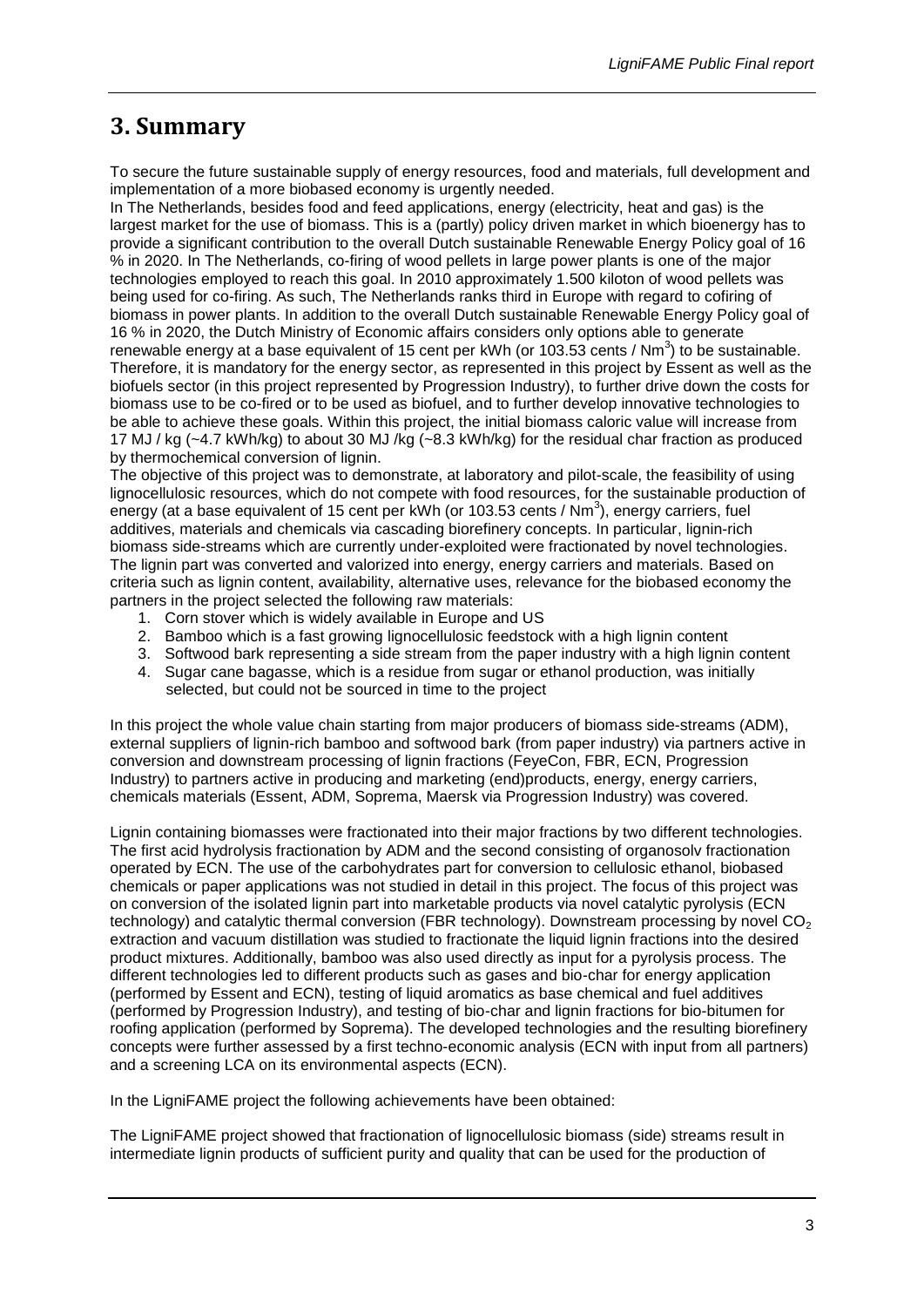energy carriers (char, fuel additives based on aromatics), material building blocks (lignin oligomeric fractions, char) and chemicals (aromatic monomers). By including higher value products derived from lignin the economic viability of a lignocellulosic biorefinery will certainly improve and subsequently biomass fractions can be used for cheaper energy production which met the overall goal of the project. In particular the pyrolysis technology using bamboo to generate lignin pyrolysis liquids was demonstrated at pilot scale. The resulting data were used for the preliminary techno-economic evaluation and LCA screening. For conversion of fractionated lignin either by pyrolysis, hydrothermal, or supercritical CO2 processing the production costs of lignin should become much lower than the anticipated costs of 500€/ton. This project however clearly showed the possibilities for the lignin conversion processes yielding several products such as gas, char, oil, and aromatics. The bambooderived char showed based on its basic properties co-firing potential.

The results from the industrial application trials with project samples (lignins, lignin oils, char) were at least partially successful and certainly merit further RTD along similar lines. LigninFAME clearly has established a firm stepping stone towards a higher technology readiness level (TRL) regarding valorisation of lignin and lignin-rich feedstocks (e.g. scale-up of the lignin production and pyrolysis processes).

Overall, the LigniFAME project has been successful and achieved all of its goals.

## <span id="page-3-0"></span>**4. Introduction**

Background and problem definition.

The growing world population is facing on one hand an increase in energy, food and material demand and on the other hand a growing production of greenhouse gases, pollution and an increasing dependency on fossil resources. To secure the sustainable supply of energy resources, food and materials, full development and implementation of a more biobased economy is urgently needed. The European Union's biomass market is regulated by the EU Climate and Energy Package (CEP) and the Renewable Energy Directive (RED). The CEP and the RED include an overall EU goal of 20% renewable energy consumption in 2020. In order to reach the individual Member States (MS) targets, the Dutch and Belgian governments imposed support programs for the energy sector. According the Dutch and Belgian Renewable Energy Action Plans (NREAPs) a major part of the renewable energy will be produced from biomass. Based on the NREAPs, FAS The Hague estimates that the Benelux wood pellet consumption will more than double during 2012 – 2020 to a volume of 5.7 MMT, representing a value of about US\$ 1 billion. As domestic production is limited, the Benelux will mainly depend on imports, which are estimated to increase to about 5.5 MMT in 2020. Currently, the United States is the main supplier of wood pellets to the EU as well as to the Benelux market. In 2012, the United States is expected to export 1.25 MMT (US\$ 225 million) of wood pellets to the Benelux (Flach, 2013).

In The Netherlands, besides food and feed applications, energy (electricity, heat and gas) is the largest market for the use of biomass. This is a policy driven market in which bioenergy has to provide a significant contribution to the overall Dutch sustainable Renewable Energy Policy goal of 16 % in 2020. In addition to this the Dutch Ministry of Economic affairs requires that only options, able to generate renewable energy at a base equivalent of 15 cent per kWh (or 103.53 cents / Nm<sup>3</sup>), are considered to be sustainable. Therefore, it is mandatory for the energy sector (in this project represented by Essent as problem owner) to further develop innovative technologies, beyond the current co-firing of woody biomass options and first generation biofuels, to be able to achieve these goals. It is Essent's vision that bio-refinery for higher value bio-products and biofuel, enables low cost bio-power production out of residues. Innovative biomass based technologies should ultimately create the possibility to substitute coal. For other industrial sectors, such as biomass suppliers (represented in this consortium by ADM) or major users of fossil based materials (Soprema), it is mandatory to develop innovative biomass based non-food technologies to ensure future business perspectives. Furthermore, it is necessary that biomass suppliers will have access to sufficient quantities of biomass to be relevant to energy, chemicals, and fuel producers.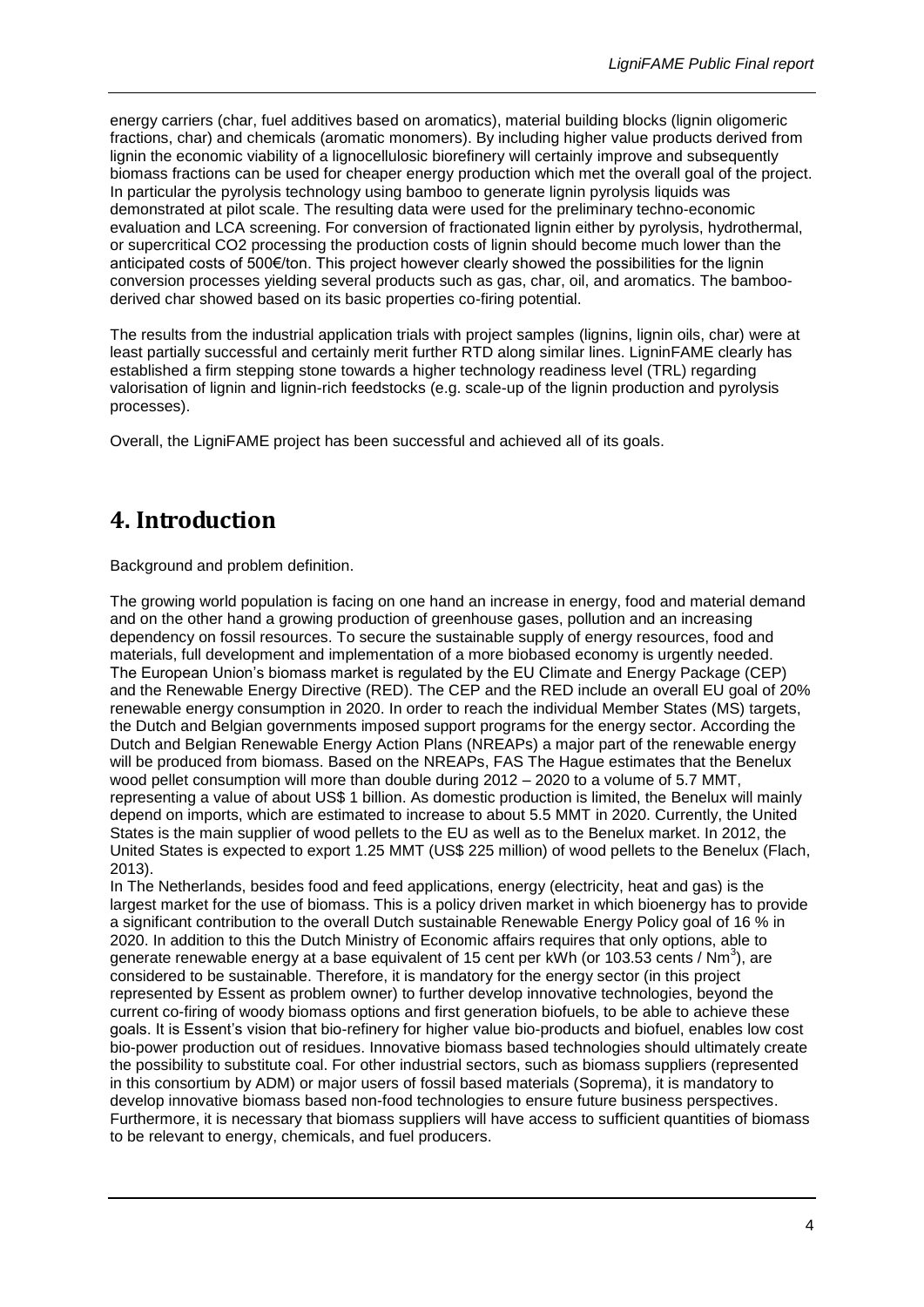# <span id="page-4-0"></span>**5. Project structure**

The project was composed of different work packages covering the whole value chain from biomass feedstocks, fractionation, conversion, downstream processing to application development and testing. The project contents are represented in the Figure 1.

Selected and up-graded lignin fractions were tested by the industrial partners (and research organizations) involved for the following application fields:

a) Energy (Essent, ECN): Energy from lignin-derived gas and char

b) Fuel additives (Progression Industry, ECN): CyclOx

c) Aromatic base chemicals (ADM): enhancing the value of corn stover-derived lignin

and obtaining monomeric phenols for chemicals applications.

d) Bio-bitumen (Soprema): lignin-based raw materials (oils & bio-char) as raw materials into modified bitumen blends for roofing applications.



<span id="page-4-1"></span>**Figure 1:** Project outline and work packages

## **6. Project results**

The summative composition of the selected feedstocks was determined using standardized analysis protocols. Results are presented in Table 1.

**Table 1: Composition LigniFAME lignocellulosic feedstocks (in wt% on dry mass)** 

| Feedstock                                                                                                             | <b>Extractives</b> |                  | <b>Hemicellulose</b> |               |               |           | <b>Cellulose</b> | Lianin |      | Sum |      |
|-----------------------------------------------------------------------------------------------------------------------|--------------------|------------------|----------------------|---------------|---------------|-----------|------------------|--------|------|-----|------|
|                                                                                                                       | Water-<br>soluble  | EtOH-<br>soluble | Xylan                | Galac-<br>tan | Arabi-<br>nan | Mannan    | Rham-<br>nan     | Glucan | AIL  | ASL |      |
| Bark Picea abies                                                                                                      | 25.1               | 4.2              | 2.7                  | 1.3           | 1.7           | 3.5       | 0.3              | 24.7   | 22.3 | 0.7 | 92.2 |
| Corn stover                                                                                                           | 10.7               | 2.6              | 19.3                 | 0.9           | 2.1           | <b>ND</b> | <b>ND</b>        | 33.9   | 15.4 | 1.5 | 94.4 |
| Bamboo vulgaris                                                                                                       | 9.1                | 1.3              | 16.9                 | 0.3           | 0.7           | <b>ND</b> | <b>ND</b>        | 41.3   | 22.7 | 0.8 | 95.7 |
| EtOH soluble = ethanol soluble extractives; AIL = Acid Insoluble Lignin; ASL = Acid Soluble Lignin; ND = not detected |                    |                  |                      |               |               |           |                  |        |      |     |      |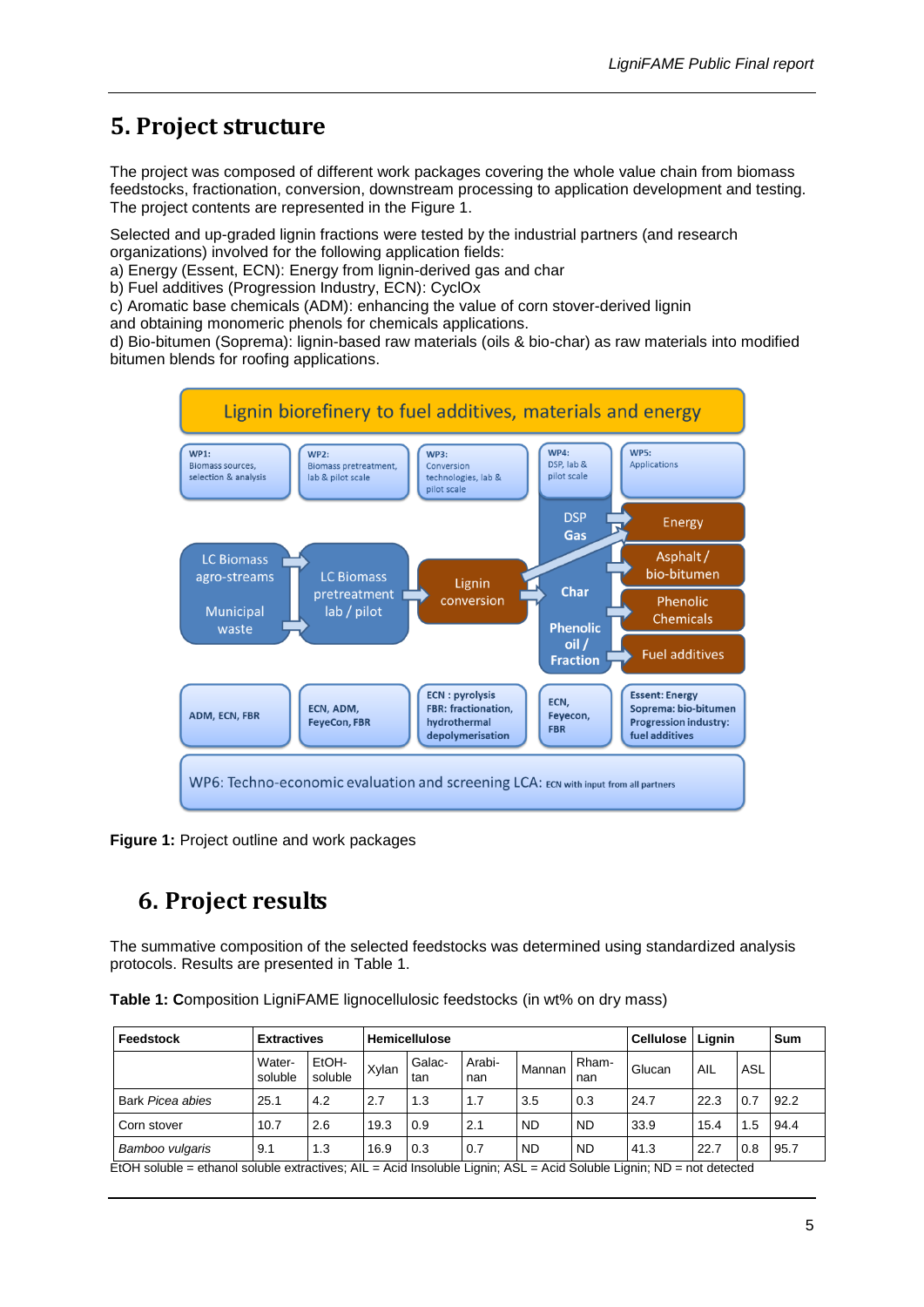The selected lignocellulosic feedstocks were successfully fractionated into pure lignin streams of minimum of 86% till 95% purity. The carbohydrate streams were considered for conversion by existing technologies into energy carriers (bio-ethanol or bio-butanol), chemicals, fibres, paper and materials. In this project the focus was on the lignin-rich streams for further conversion.

A scCO2 fractionation technology was used to further fractionate and depolymerize the purified lignins. The total conversion of lignin to phenolic compounds was at conditions ( 300°C and 270 bar) reaching 10% wt. total monophenol yield after two hours processing. The obtained yield was in the same range of those values found in the literature.

The thermal conversion of lignin was studied via catalytic pyrolysis and hydrothermal processes to find the optimal product distribution. Catalytic pyrolysis on lignin yielded up to 15% aromatic monomers and up to 30% of oligomeric lignin fragments. The char yield was about 30-40% and about 20% gases were formed. In addition, the lignin-rich feedstock bamboo was on processed on pilot (kg) scale via a specific slow-pyrolysis technique to produce a phenolic-rich bio-oil for evaluation as renewable bunker fuel and as ingredient for biobitumen. The overall mass balance was 94% (30% char, 46% oil, 17% gas).

Hydrothermal depolymerization of lignin leads to a strong depolymerization into a fraction of about 1200-1600g/mol after 4h and 900 g/mol after 24h and a yield of over 65wt%.

A limited amount of identified phenolic monomers was formed in the process (2,8%). Over time an increasing trend was seen in the alkylation process of the monomers. Also demethoxylation of phenolics was observed in the product mixture. Together the overall yield on monomers is about 15% based on lignin input. Residual lignin char yielded about 10% and a residual lignin fraction of about 15% was obtained.

Converted lignin fractions were upgraded via downstream processing technologies, such as primary fractions of the oily fractions,  $CO<sub>2</sub>$  supported extraction, and mild vacuum distillation into suitable lignin fractions for the applications. Staged condensation of the hot pyrolysis vapours was applied during the pyrolysis of the bamboo.

Selected and up-graded lignin fractions were tested by the industrial partners (and research organisations) involved for the following application fields:

a) **Energy**: the caloric values of the lignin-derived energy carriers gas and char were assessed for the required fuel properties for combustion in different power plants and the potential for heat integration at existing power plants. The bamboo-derived bio-char was evaluated for its co-firing possibility and eventual problems such as slagging and fouling effects. Based on a preliminary and limited assessment, the bamboo-char shows promise as co-firing material.

#### b) **Fuel additives**

- The lignin fractions and derived aromatic monomers were assessed to requisite fuel properties for CyclOx based biofuels. A biobased solvent was developed to solubilize the lignin and/or fractions to be used as fuel additive and successful lab-scale engine tests have been performed.

#### c) **Aromatic base chemicals**

Due to the complexity of lignin it seemed realistic to aim for bio-bitumen and fuel additives. The thermal technologies used in LigniFAME showed that from lignin a mixture of aromatic monomers can be produced in yield up to 15 wt%. In the pyrolysis process the monomers are of the phenolic type, while in the hydrothermal process also more alkylated phenolics are produced.

#### d) **Bio-bitumen**

Lignin derived oils & bio-char were tested into modified bitumen blends for roofing applications. These raw materials could be used either as partial substitute to current raw materials as bitumen and mineral filler or full substitute. Further studies are needed to optimise the lignin properties in a roofing membrane.

The screening LCA study shows that from an environmental point of view, bark is the most suitable option, but if transportation overseas is not taken into account, bamboo is a far better feedstock. From an availability point of view, bamboo might not be available worldwide, while bark could be. However,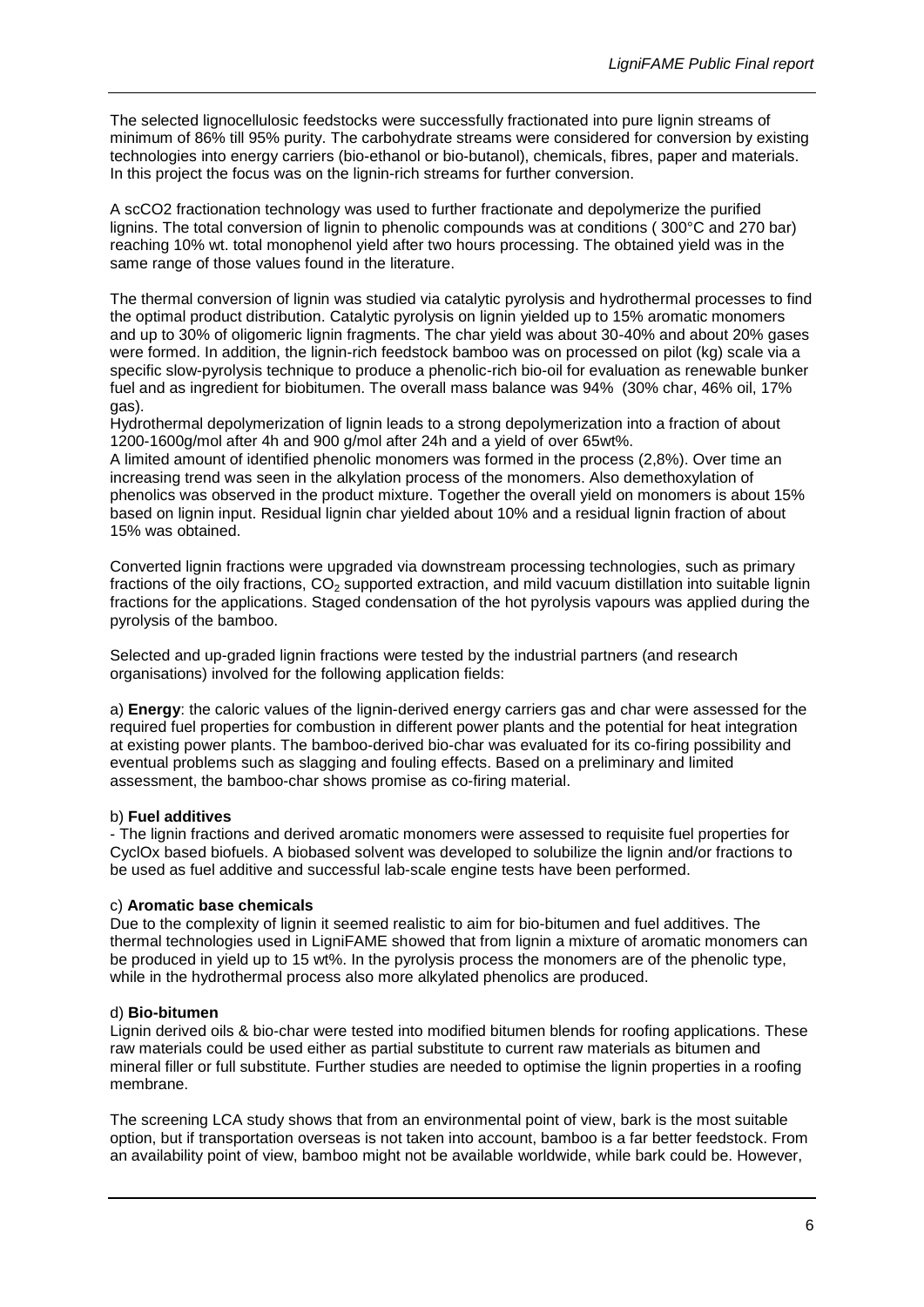presently most bark is converted into fuel pellets and as such not easily available for valorising via LigniFAME adapted technology routes such as organosolv fractionation and pyrolysis. Consequently, the valorisation of bamboo via (slow) pyrolysis was chosen for a further techno-economic / LCA analysis.

For the techno-economic evaluation the value chain consists of bamboo and its (pyrolysis) products (fuels, chemicals, performance materials) were used. The system boundaries are pretreatment  $\rightarrow$ conversion  $\rightarrow$  primary products  $\rightarrow$  down-stream processing.

In conclusion, because of the low feedstock costs, simple conversion technology and product flexibility, slow pyrolysis of bamboo seems to be a viable valorisation option. The energy content of the non-condensable pyrolysis gas is sufficient to drive the process; with proper heat integration, autothermal operation is possible. From an empirical correlation, it appears that a 80 kton/a bamboo pyrolysis plant will cost ~30 M€. From an economic margin calculation the maximum revenue (excl CAPEX and OPEX) is estimated ranging from 2 M€/a (fuels) - 48 M€/a (bio bunker fuel and chemicals). Finally the maximum carbon-footprint for the pyrolysis process is ~16 kton/a when compared to ~146 kton/a in the case of bamboo as fuel.

# <span id="page-6-0"></span>**7. Conclusions and recommendations**

The LigniFAME project showed that fractionation of lignocellulosic biomass (side) streams result in intermediate lignin products which can be used for the production of energy carriers (char, fuel additives based on aromatics), material building blocks (lignin oligomeric fractions, char) and chemicals (aromatic monomers). By including higher value products derived from lignin the economic viability of a lignocellulosic biorefinery will certainly increase and subsequently biomass fractions can be used for cheaper energy production which met the overall goal of the project. In particular the pyrolysis technology using bamboo to generate lignin pyrolysis liquids was demonstrated at pilot scale and used of the preliminary techno-economic evaluation and LCA screening results. For conversion of fractionated lignin either by pyrolysis, hydrothermal, or supercritical CO2 processing the production costs of lignin should become much lower than the anticipated costs of 500€/ton. This project however clearly showed the possibilities for the lignin conversion processes in a spectrum of several products such as gas, char, oil, and aromatics. The bamboo-derived char showed based on its basic properties co-firing potential.

The results from the industrial application trials with project samples were at least partially successful and certainly merit further RTD along similar lines. LigniFAME clearly has established a firm stepping stone towards a higher technology readiness level (TRL) regarding valorisation of lignin and lignin-rich feedstocks (e.g. scale-up of the lignin production and pyrolysis processes).

This 2-years LigniFAME project should be considered as an initial phase towards further up-scaling and implementation during the subsequent phase. Future (R&D) activities are anticipated at the partners within the consortium, aiming at developing a full scale integrated biorefinery, using resources such as agro-side streams like corn stover and side-streams from paper production, softwood bark or a fast growing lignocellulose as bamboo. The intended output of such a biorefinery will be pyrolysis gas and bio-char for cheaper energy application, lignin and bio-char for roofing application, aromatic compounds as base chemicals and fuel additives in transport diesel applications.

<span id="page-6-1"></span>Overall, the LigniFAME project has been successful and achieved all its goals.

# **8. Dissemination**

LigniFAME results were presented at the following events:

- The Future of Aromatics' held on 13-14 January 2016 in Amsterdam (FBR)
- April 2015: "Bamboo pyrolysis for fuels, chemicals and energy" orally presented at the International Biomass Conference & Exposition" in Minneapolis, USA (ECN)
- September 2015: "BIORECOVER: BIOmass REsidues COnversion & Valorisation for an Economic Refinery" orally and visually (poster) presented at the Biorefinery-I conference in Crete (ECN)